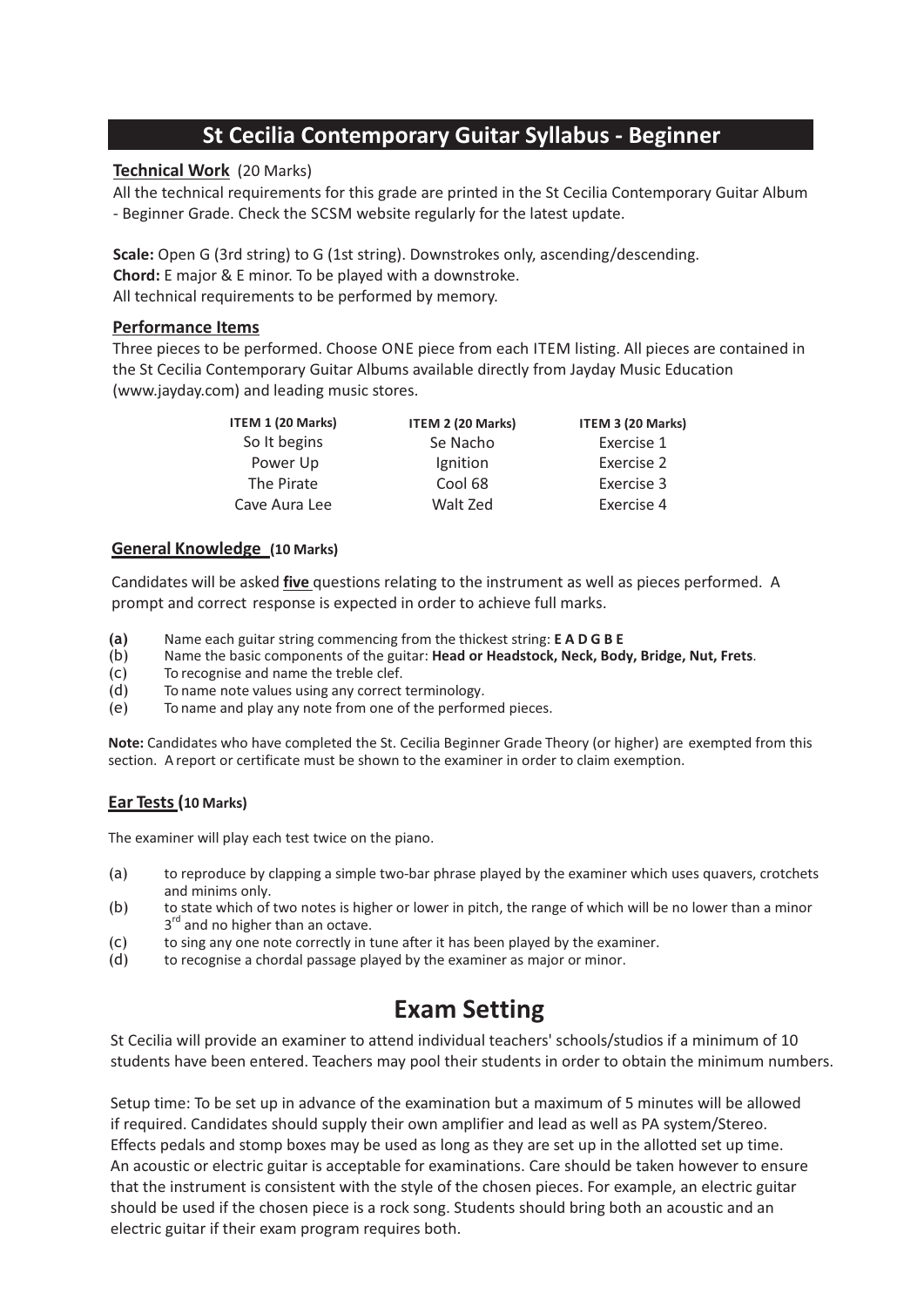# **Technical Work** (20 Marks)

All the technical requirements for this grade are printed in the St Cecilia Contemporary Guitar Album - Junior Grade. Check the SCSM website regularly for the latest update.

**Scales:** C, G and F major scale. One octave. Alternate picking, ascending/descending. **Chord:** E, Em, C, G, D, Dm, A, Am. To be played with a downstroke.

#### **Performance Items**

Three pieces to be performed. Choose ONE piece from each ITEM listing. All pieces are contained in the St Cecilia Contemporary Guitar Albums available directly from Jayday Music Education (www.jayday.com) and leading music stores.

| <b>ITEM 2 (20 Marks)</b> | ITEM 3 (20 Marks) |
|--------------------------|-------------------|
| Celtic Dance             | Exercise 1        |
| Jammer                   | Exercise 2        |
| Blue 7                   | Exercise 3        |
| Chill Out                | Exercise 4        |
|                          |                   |

### **General Knowledge (10 Marks)**

Candidates will be asked **five** questions relating to the instrument as well as pieces performed. A prompt and correct response is expected in order to achieve full marks.

- **(a)** Name each guitar string commencing from the thickest string: **EADGBE**
- (b) To recognise and name the treble clef.
- (c) To recognize (but not explain) the time signature.
- (d) To name note values using any correct terminology.
- (e) To name and play any note from one of the performed pieces.
- (f) To recognize (but not explain) ties, sharp, flat and natural symbols.

**Note:** Candidates who have completed the St. Cecilia Junior Grade Theory (or higher) are exempted from this section. A report or certificate must be shown to the examiner in order to claim exemption.

### **Ear Tests (10 Marks)**

The examiner will play each test twice on the piano.

- (a) to reproduce by clapping a simple three-bar phrase playedat a moderate tempo by the examiner which uses quavers, crotchets and minims.
- (b) To sing any two notes within the range of an octave correctly in tune.
- (c) to state which of two notes is higher or lower using any interval within the octave including the minor 2 nd.
- (d) to sing any one note correctly in tune after it has been played by the examiner.
- (e) to recognise a chordal passage played by the examiner as major or minor.

# **Exam Setting**

St Cecilia will provide an examiner to attend individual teachers' schools/studios if a minimum of 10 students have been entered. Teachers may pool their students in order to obtain the minimum numbers.

Setup time: To be set up in advance of the examination but a maximum of 5 minutes will be allowed if required. Candidates should supply their own amplifier and lead as well as PA system/Stereo. Effects pedals and stomp boxes may be used as long as they are set up in the allotted set up time. An acoustic or electric guitar is acceptable for examinations. Care should be taken however to ensure that the instrument is consistent with the style of the chosen pieces. For example, an electric guitar should be used if the chosen piece is a rock song. Students should bring both an acoustic and an electric guitar if their exam program requires both.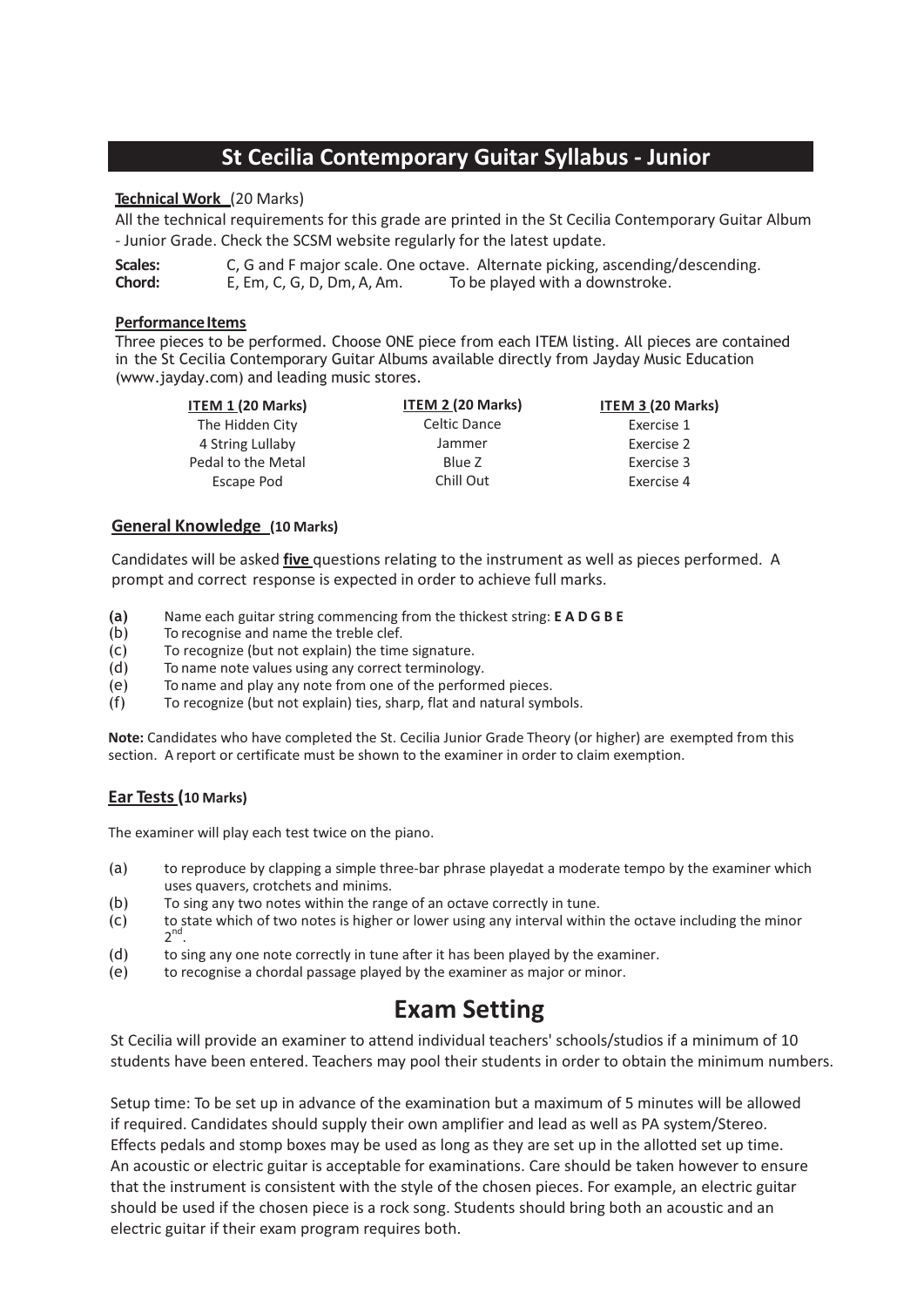# **St Cecilia Contemporary Guitar Syllabus - Preliminary**

#### **Technical Work (20 Marks)**

All the technical requirements for this grade are printed in the St Cecilia Contemporary Guitar Album - Preliminary Grade. Check the SCSM website regularly for the latest update.

| Scales:        | C, G, F, D and Bb major scale. One octave. Alternate picking, ascending/descending.  |  |  |
|----------------|--------------------------------------------------------------------------------------|--|--|
|                | Chromatic scale commencing on A one octave. Alternate picking, ascending/descending. |  |  |
| <b>Chords:</b> | E, Em, C, G, D, Dm, A, Am, F, Fm, B, Bm. To be played with a downstroke.             |  |  |

#### **Performance Items**

Three pieces to be performed. Choose ONE piece from each ITEM listing. All pieces are contained in the St Cecilia Contemporary Guitar Albums available directly from Jayday Music Education (www.jayday.com) and leading music stores.

> **ITEM 1 (20 Marks)** Prologue Ashes Closin' Shop Double Stop

**ITEM 2 (20 Marks)** Ay Chris Mun High Noon Spring Board Majority

**ITEM 3 (20 Marks)** Exercise 1 Exercise 2 Exercise 3 Exercise 4

#### **General Knowledge (10 Marks)**

All candidates will be asked **five** questions relating to the pieces performed. A prompt and correct response is expected in order to achieve full marks.

- (a) To recite the chromatic scale commencing on the note "A" using sharps. (ascending)
- (b) To recite the chromatic scale commencing on the note "A" using flats. (ascending)
- (c) To name and explain the time signature.
- (d) To name any note between frets 1-4.
- (e) To recognise and explain dotted notes, ties, sharp, flat and natural symbols.
- (f) To name note values using any correct terminology.

**Note:** Candidates who have completed the St. Cecilia Preliminary Grade Theory (or higher) are exempted from this section. A report or certificate must be shown to the examiner in order to claim exemption

### **Ear Tests (10 Marks)**

The examiner will play each ear test twice on the piano:

- (a) To reproduce by clapping a simple three-bar phrase in 3/4 time played at a moderate tempo by the examiner using crotchets, quavers and minims.
- (b) To sing three notes within the range of an octave correctly in tune.

# **Exam Setting**

St Cecilia will provide an examiner to attend individual teachers' schools/studios if a minimum of 10 students have been entered. Teachers may pool their students in order to obtain the minimum numbers.

Setup time: To be set up in advance of the examination but a maximum of 5 minutes will be allowed if required. Candidates should supply their own amplifier and lead as well as PA system/Stereo. Effects pedals and stomp boxes may be used as long as they are set up in the allotted set up time. An acoustic or electric guitar is acceptable for examinations. Care should be taken however to ensure that the instrument is consistent with the style of the chosen pieces. For example, an electric guitar should be used if the chosen piece is a rock song. Students should bring both an acoustic and an electric guitar if their exam program requires both.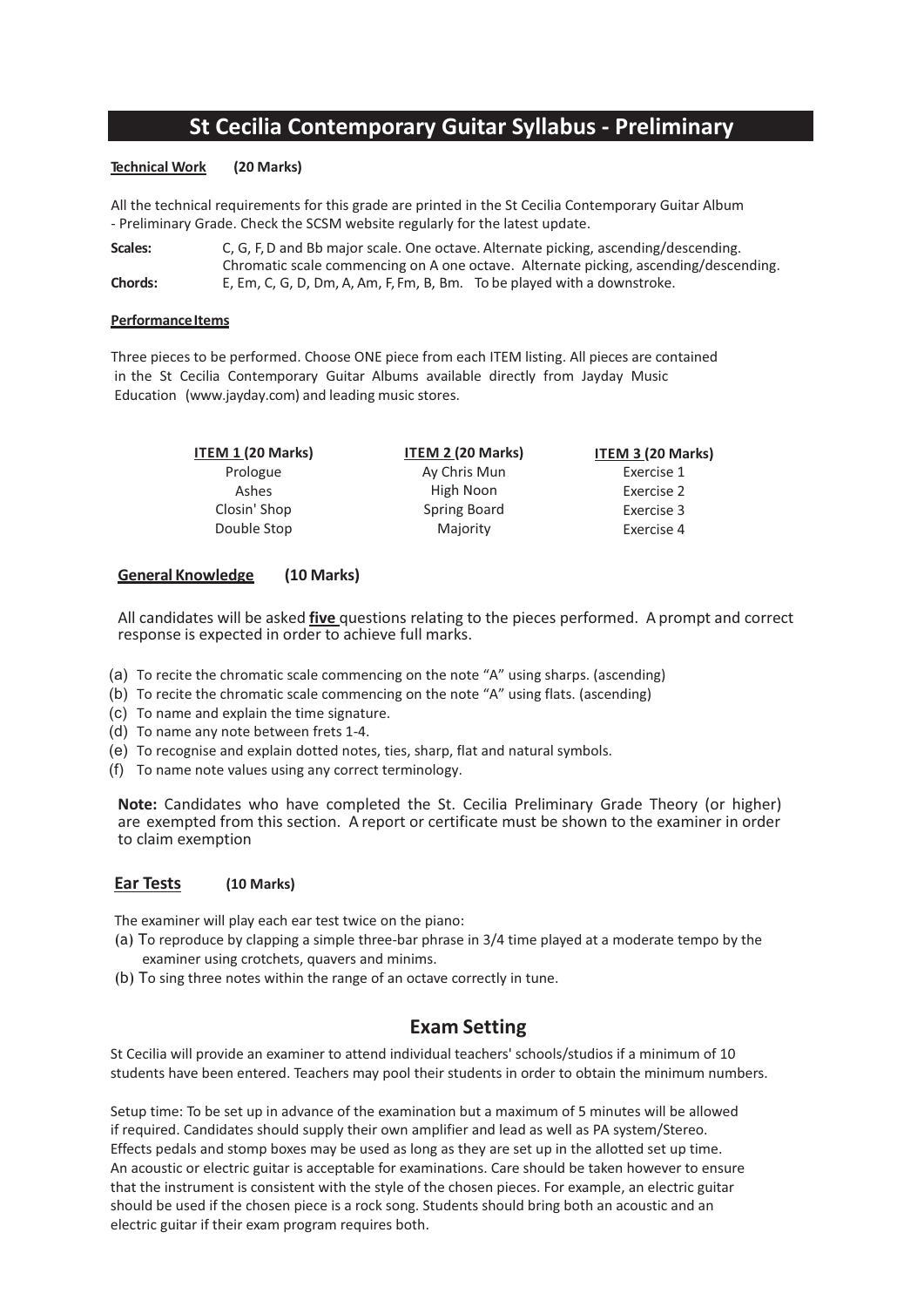**TECHNICAL WORK (10 Marks)**

**Scales:** to be played in quavers using alternate picking. Open position scales, one octave, to be played using alternate picking as quavers.

- 1. C, G, F, D and Bb Major.
- 2. Chromatic scale commencing on A

The candidate will be asked by the examiner to perform **three** of the following four moveable scale patterns commencing on one of the following notes: **Either** G, A **or** B.

- 1. Chromatic scale. (Two octaves, no open strings)
- 2. Major pattern 1
- 3. Major Pentatonic pattern 1
- 4. Minor Pentatonic pattern 1

**Chords:**

Open position chords:

- 1. Major: E, C, G, D, A, F, B
- 2. Minor: Em, Dm, Am, Fm, Bm

The candidate will be asked by the examiner to demonstrate **any three** of the following four moveable scale patterns. The candidate must prepare all four chords commencing on the notes G,A and B. The examiner will ask one starting note only, **either** G, A **or** B.

- 1. Power chord (with the root note on the 6th string)
- 2. Power chord (with the root note on the 5th string)
- 3. Major Barre Chord (with the root note on the 6th string)
- 4. Minor Barre Chord (with the root note on the 6th string)

### **PERFORMANCE ITEMS**

Four pieces to be performed. Choose ONE piece from each ITEM listing. All pieces are contained in the St Cecilia Contemporary Guitar Albums available directly from Jayday Music Education (www.jayday.com) and leading music stores.

| <b>ITEM 1: Free Choice (20 Marks)</b>                                                 | <b>ITEM 2: (20 Marks)</b> |
|---------------------------------------------------------------------------------------|---------------------------|
| The Free Choice piece may be chosen                                                   | Armed and Ready           |
| from Item 2 or 3. Alternatively, the                                                  | <b>Red Land</b>           |
| student may submit a piece of an                                                      | Jazzin'<br>Dark Horse     |
| equivalent standard and length, a copy<br>of which must be presented to the examiner. |                           |
| ITEM 3: (20 Marks)                                                                    | ITEM 4: (20 Marks)        |
| Lam the Rocker                                                                        | Exercise 1                |

I am the Rocker Set Sail Reach the Summit Wishing

**PROGRAMME NOTES** (10 Marks)

This section will require an accurate and prompt response to questions related to the content of the musical score. The following areas must be covered in preparation:

Exercise 2 Exercise 3 Exercise 4

- (i) Key signatures
- (ii) Time signatures
- (iii) Notation pitch duration
- (iv) All terms and signs on the score

**Note:** Candidates who have completed the St. Cecilia Grade One Theory (or higher) are exempted from this section. A report or certificate must be shown to the examiner in order to claim exemption.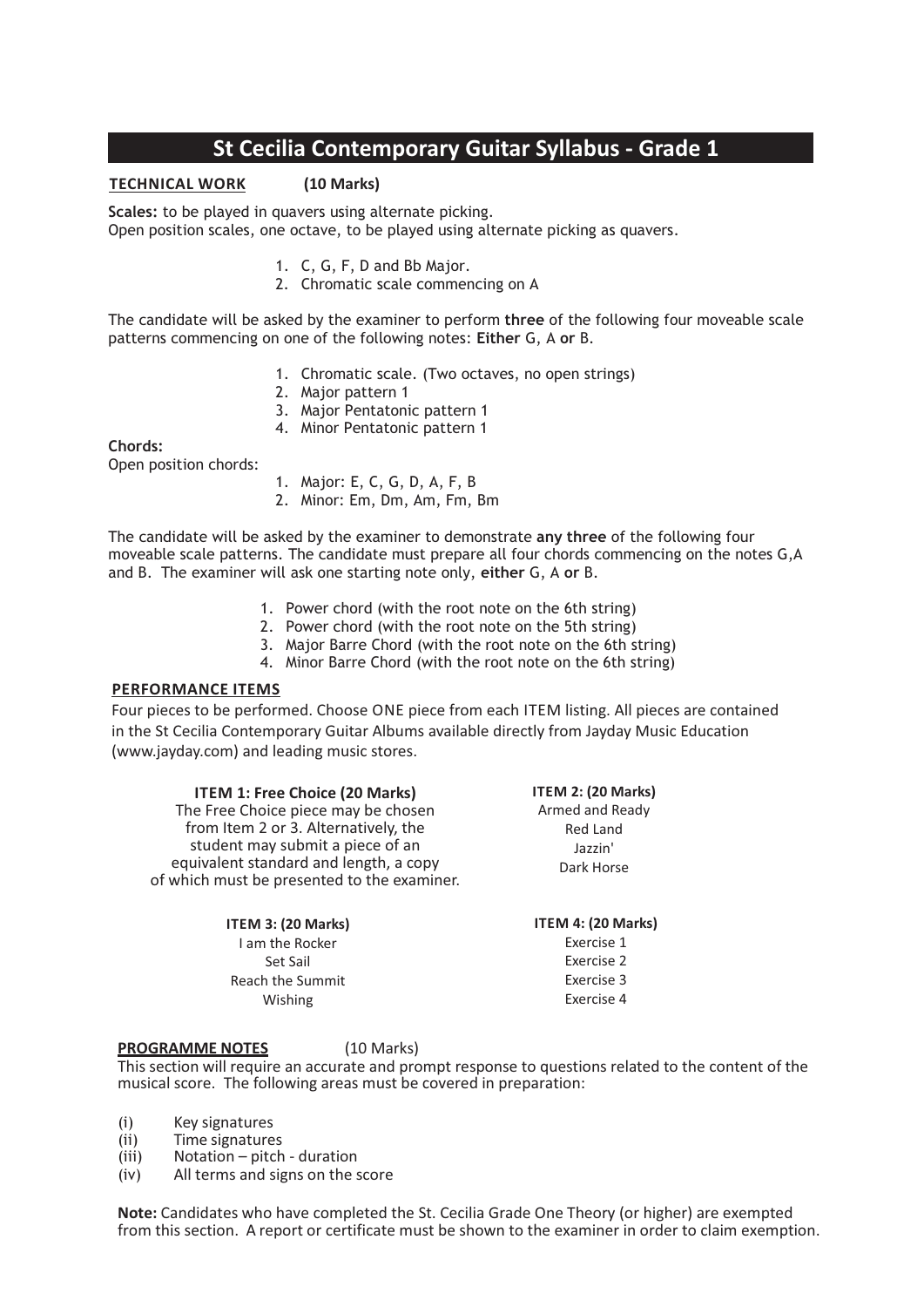# **TECHNICAL WORK (10 Marks)**

**Scales:** to be played in quavers using alternate picking.

The candidate will be asked by the examiner to demonstrate **any three** of the following four moveable scale patterns. The candidate must prepare all four patterns commencing on the notes D, G, A or Bb. The examiner will ask one starting note only, **either** D, G, A **or** Bb.

- 1. Major pattern 1 and 2 (in the same key)
- 2. Major Pentatonic pattern 1 and 2 (in the same key)
- 3. Minor Pentatonic pattern 1 and 2 (in the same key)
- 4. Natural Minor pattern 1 and 2 (in the same key)

**Arpeggios:** picking to be executed at the candidates discretion.

The candidate will be asked by the examiner to demonstrate **any three** of the following four moveable arpeggio patterns. The candidate must prepare all four patterns commencing on the notes D, G, A or Bb. The examiner will ask one starting note only, **either** D, G, A **or** Bb.

- 1. Major (with the root note on the 6th string)
- 2. Major (with the root note on the 5th string)
- 3. Minor (with the root note on the 6th string)
- 4. Minor (with the root note on the 5th string)

### **Chords:**

The candidate will be asked by the examiner to demonstrate **any three** of the following six moveable Chords. The candidate must prepare all six chords commencing on the notes D, G, A or Bb. The examiner will ask one starting note only, **either** D, G, A **or** Bb.

- 1. Major Barre Chord (with the root note on the 6th string)
- 2. Major Barre Chord (with the root note on the 5th string)
- 3. Minor Barre Chord (with the root note on the 6th string)
- 4. Minor Barre Chord (with the root note on the 5th string)
- 5. Dominant 7th chord (with the root note on the 6th string)
- 6. Dominant 7th chord (with the root note on the 5th string)

### **PERFORMANCE ITEMS**

Four pieces to be performed. Choose ONE piece from each ITEM listing. All pieces are contained in the St Cecilia Contemporary Guitar Albums available directly from Jayday Music Education (www.jayday.com) and leading music stores.

| <b>ITEM 1: Free Choice (20 Marks)</b>                         | ITEM 2: (20 Marks)     |
|---------------------------------------------------------------|------------------------|
| The Free Choice piece may be chosen from                      | Up to $11$             |
| Item 2 or 3. Alternatively, the student may                   | <b>Missing Keys</b>    |
| submit a piece of an equivalent standard and                  | <b>Better Days Now</b> |
| length, a copy of which must be presented<br>to the examiner. | Alfresco Freycinet     |
| ITEM 3: (20 Marks)                                            | ITEM 4: (20 Marks)     |
| Dusty                                                         | Exercise 1             |
| Opening Up                                                    | Exercise 2             |
| Green Mohawk                                                  | Exercise 3             |
| Back in the Day                                               | Exercise 4             |
| (10 Marks)<br><b>PROGRAMME NOTES:</b>                         |                        |

This section will require an accurate and prompt response to questions related to the content of the musical score. The following areas must be covered in preparation:

- (i) Key signatures<br>(ii) Time signature
- Time signatures
- (iv) Notation pitch duration
- (iv) All terms and signs on the score

**Note:** Candidates who have completed the St. Cecilia Grade Two (or higher) Theory are exempted from this section. A report or certificate must be shown to the examiner in order to claim exemption.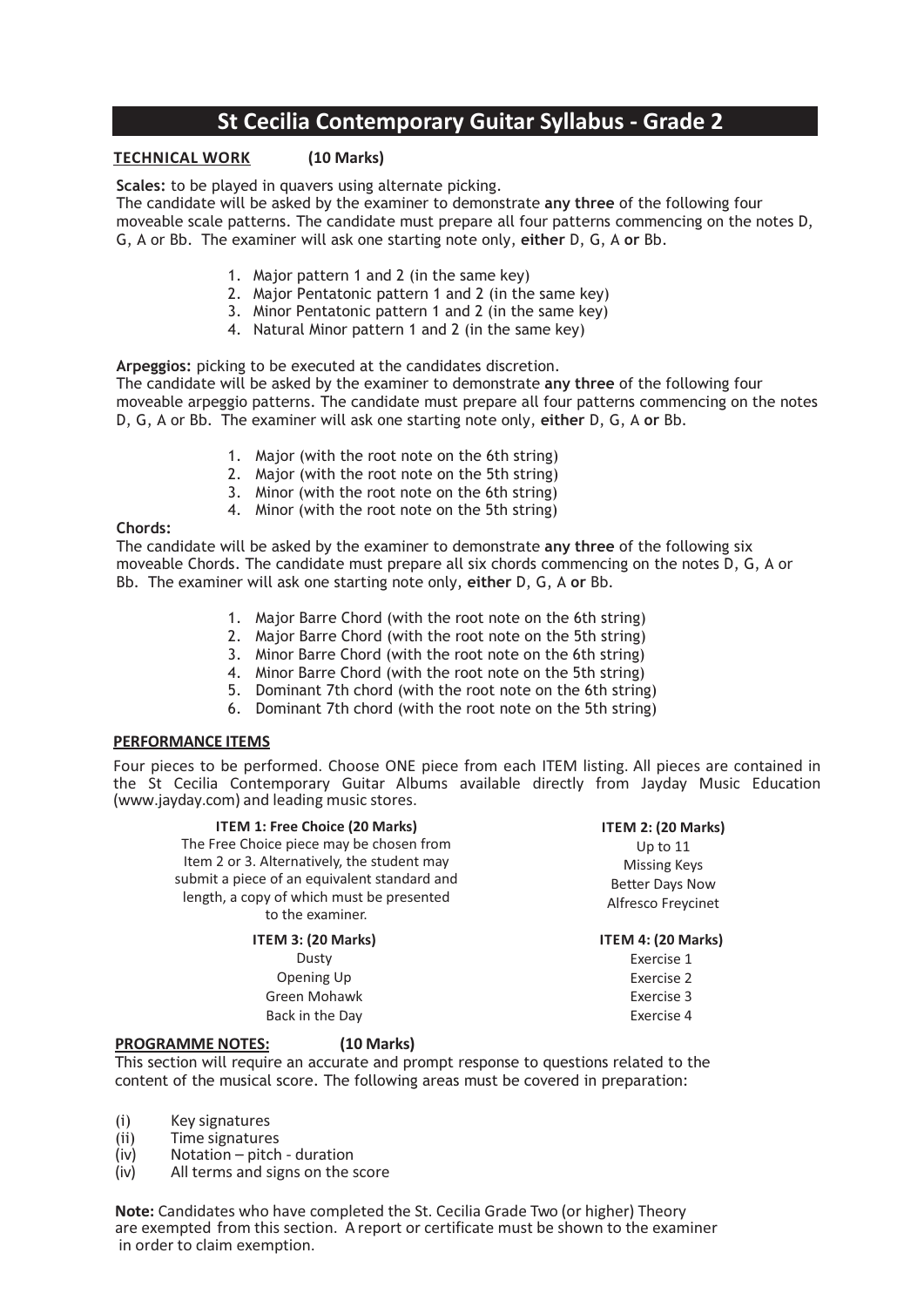### **TECHNICAL WORK (10 Marks)**

**Scales:** to be played in quavers using alternate picking.

The candidate will be asked by the examiner to demonstrate **any three** of the following four moveable scale patterns. The candidate must prepare all four patterns commencing on the notes D, C, E or F. The examiner will ask one starting note only, **either** D, C, E **or** F.

- 1. Major pattern 1, 2 and 3 (in the same key)
	- 2. Major Pentatonic pattern 1, 2 and 3 (in the same key)
- 3. Minor Pentatonic pattern 1, 2 and 3 (in the same key)
- 4. Natural Minor pattern 1, 2 and 3 (in the same key)

**Arpeggios:** picking to be executed at the candidates discretion.

The candidate will be asked by the examiner to demonstrate **any three** of the following four moveable **two octave** arpeggio patterns. The candidate must prepare all four patterns commencing on the notes D, C, E or F. The examiner will ask one starting note only, **either** D, C, E **or** F.

- 1. Major (with the root note on the 6th string)
- 2. Major (with the root note on the 5th string)
- 3. Minor (with the root note on the 6th string)
- 4. Minor (with the root note on the 5th string)

The candidate will be asked by the examiner to demonstrate **any three** of the following four moveable **one octave** arpeggio patterns. The candidate must prepare all four patterns commencing on the notes D, C, E or F. The examiner will ask one starting note only, **either** D, C, E **or** F.

- 1. Diminished (with the root note on the 6th string)
- 2. Diminished (with the root note on the 5th string)
- 3. Augmented (with the root note on the 6th string)
- 4. Augmented (with the root note on the 5th string)

#### **Chords:**

The candidate will be asked by the examiner to demonstrate **any three** of the following four moveable chords. The candidate must prepare all four chords commencing on the notes D, C, E or F. The examiner will ask one starting note only, **either** D, C, E **or** F.

- 1. Minor 7th (with the root note on the 6th string)
- 2. Minor 7th (with the root note on the 5th string)
- 3. Diminished 7th (with the root note on the 6th string)
- 4. Diminished 7th (with the root note on the 5th string)

#### **PERFORMANCE ITEMS**

Four pieces to be performed. Choose ONE piece from each ITEM listing. All pieces are contained in the St Cecilia Contemporary Guitar Albums available directly from Jayday Music Education (www.jayday.com) and leading music stores.

| <b>ITEM 1: Free Choice (20 Marks)</b><br>The Free Choice piece may be chosen<br>from Item 2 or 3. Alternatively, the student<br>may submit a piece of an equivalent<br>standard and length, a copy of which must<br>be presented to the examiner. | ITEM 2: (20 Marks)<br>Survival<br><b>Heading West</b><br><b>Together Alone</b><br>Here and There |
|---------------------------------------------------------------------------------------------------------------------------------------------------------------------------------------------------------------------------------------------------|--------------------------------------------------------------------------------------------------|
| <b>ITEM 3: (20 Marks)</b>                                                                                                                                                                                                                         | ITEM 4: (20 Marks)                                                                               |
| Groove Strike                                                                                                                                                                                                                                     | Exercise 1                                                                                       |
| Y-Bot Army                                                                                                                                                                                                                                        | Exercise 2                                                                                       |
| Compin                                                                                                                                                                                                                                            | Exercise 3                                                                                       |
| <b>Through Dreams</b>                                                                                                                                                                                                                             | Exercise 4                                                                                       |

### **PROGRAMME NOTES (10 Marks)**

This section will require an accurate and prompt response to questions related to the content of the musical score. The following areas must be covered in preparation:

- (i) Key Signature
- (ii) Time signature
- (iii) Notation pitch duration
- (iv) All terms and signs on the score
- (v) An explanation of the candidate's use of improvisation for one of the chosen pieces

**Note:** Candidates who have completed the St. Cecilia Grade Three (or higher) Theory are exempted from this section. A report or certificate must be shown to the examiner in order to claim exemption.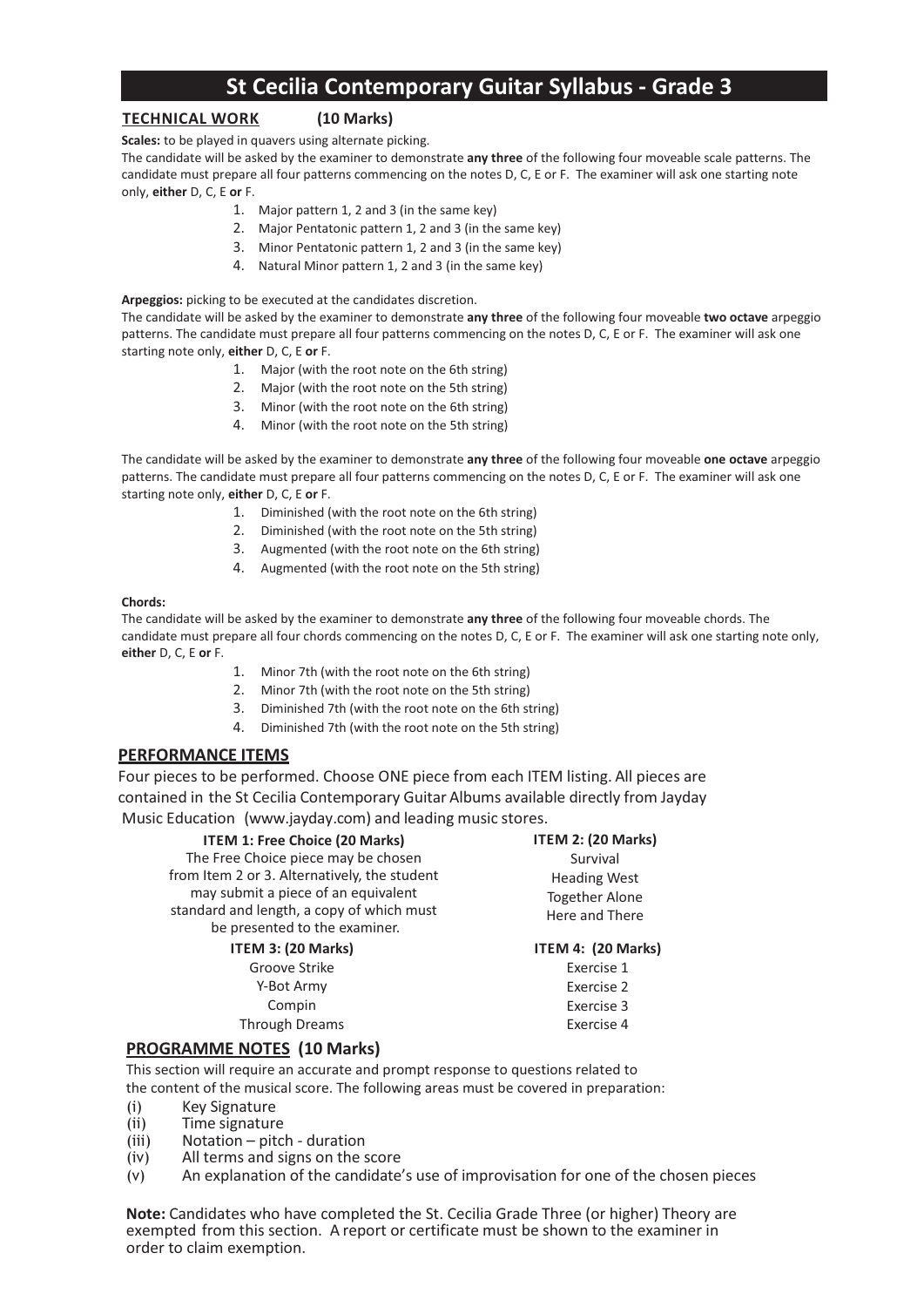# **TECHNICAL WORK (10 Marks)**

**Scales:** to be played in quavers using alternate picking.

The candidate will be asked by the examiner to demonstrate **any three** of the following six moveable scale patterns. The candidate must prepare all four patterns commencing on the notes A, Bb, E or G. The examiner will ask one starting note only, **either** A, Bb, E **or** G.

- 1. Major pattern 1, 2, 3 and 4 (in the same key)
- 2. Major Pentatonic pattern 1, 2, 3 and 4 (in the same key)
- 3. Minor Pentatonic pattern 1, 2, 3 and 4 (in the same key)
- 4. Natural Minor pattern 1, 2, 3 and 4 (in the same key)
- 5. Harmonic Minor pattern 1
- 6. Blues scale pattern 1 and 2 (in the same key)

**Arpeggios:** picking to be executed at the candidates discretion.

The candidate will be asked by the examiner to demonstrate **any three** of the following five moveable **one octave** arpeggios patterns. The candidate must prepare all five patterns commencing on the notes A, Bb, E or G. The examiner will ask one starting note only, **either** A, Bb, E **or** G.

- 1. Major 7th (with the root note on the 6th string)
- 2. Dominant 7th (with the root note on the 6th string)
- 3. Minor 7th (with the root note on the 6th string)
- 4. Minor 7th b5 (with the root note on the 6th string)
- 5. Diminished 7th (with the root note on the 6th string)

#### **Chords:**

The candidate will be asked by the examiner to demonstrate **any three** of the following six moveable chords. The candidate must prepare all six chords commencing on the notes A, Bb, E or G. The examiner will ask one starting note only, **either** A, Bb, E **or** G.

- 1. Major 7th (with the root note on the 6th string)
- 2. Major 7th (with the root note on the 5th string)
- 3. Minor 7th (with the root note on the 6th string)
- 4. Minor 7th (with the root note on the 5th string)
- 5. Minor 7th / flat 5th (with the root note on the 6th string)
- 6. Minor 7th / flat 5th (with the root note on the 5th string)

### **PERFORMANCE ITEMS**

Four pieces to be performed. Choose ONE piece from each ITEM listing. All pieces are contained in the St Cecilia Contemporary Guitar Albums available directly from Jayday Music Education (www.jayday.com) and leading music stores.

**ITEM 1: Free Choice (20 Marks)** The Free Choice piece may be chosen from Item 2 or 3. Alternatively, the student may submit a piece of an equivalent standard and length, a copy of which must be presented to the examiner.

> **ITEM 3:** (20 Marks) **Octane** Open Fields Time Travel This is not Good-Bye

**ITEM 2:** (20 Marks) Sky Dive Night Light Groove Reflection Sawmill Blues

**ITEM 4:** (20 Marks) Exercise 1 Exercise 2 Exercise 3 Exercise 4